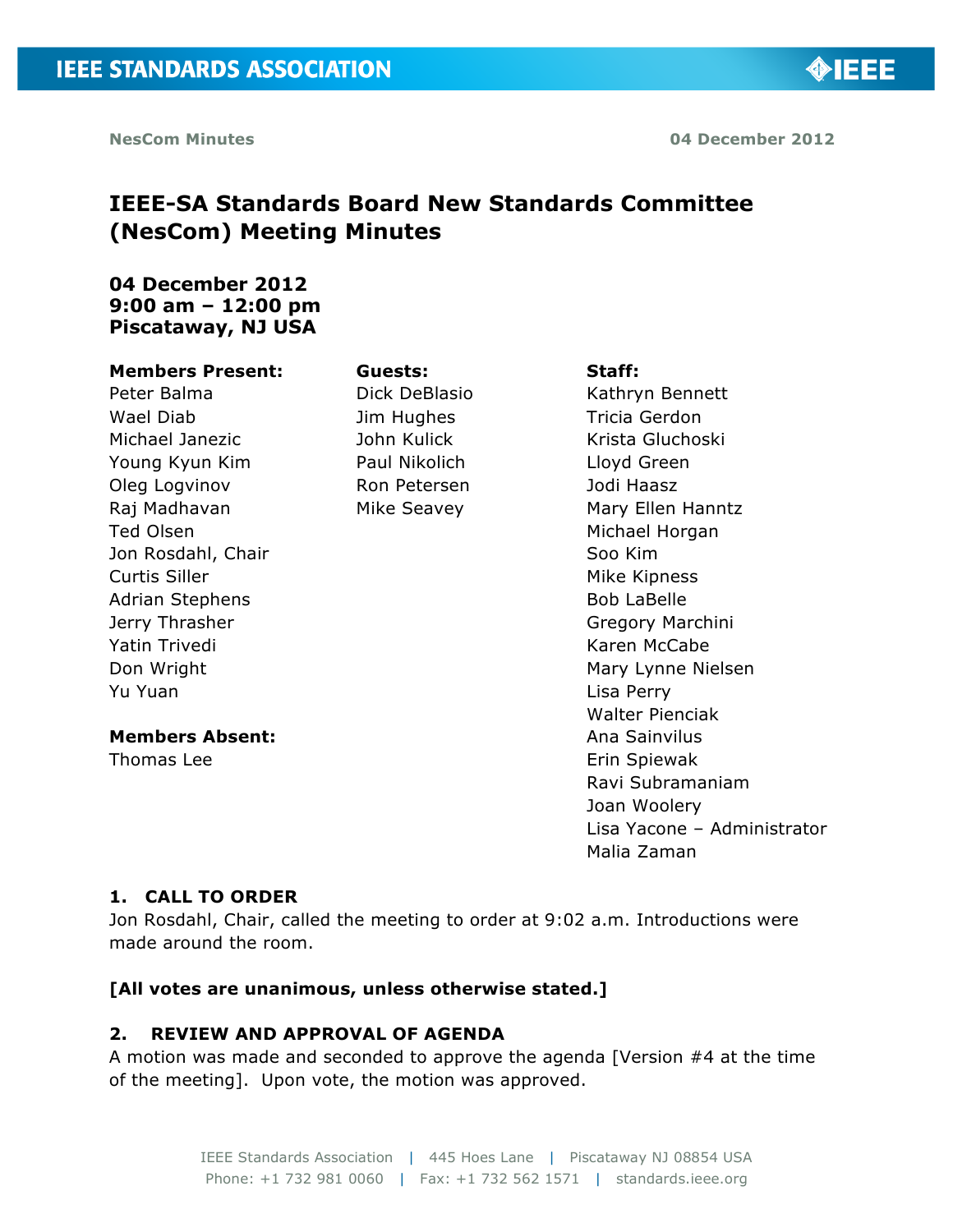## **2.1 Consent Agenda**

## **2.1.1 Withdrawal Requests**

IEEE Power and Energy Society/Surge Protective Devices/Low Voltage

## **PC62.69**

Standard Specifications for Self-Restoring Current Limiter Components Used in Telecommunication Surge Protectors **Recommendation: Approve PAR withdrawal**

IEEE Power and Energy Society/Switchgear

## **PC37.20.8**

Standard for Metal-Enclosed Low-Voltage (3200V and below) Direct Current Power Circuit Breaker Switchgear for Traction Power Applications **Recommendation: Approve PAR withdrawal**

IEEE Vehicular Technology Society/Intelligent Transportation Systems

## **P1609.5**

Standard for Wireless Access in Vehicular Environments (WAVE) - Communication Manager Recommendation: Approve PAR withdrawal

## **2.1.2 PARs to be Administratively Withdrawn**

The following list of PARs were recommended for Administrative Withdrawal as part of the consent agenda:

## **P1631** (BTS/RFTech)

Recommended Practice for Measurement of 8-VSB Digital Television Transmission Mask Compliance for the USA (Revision PAR)

## **P1484.12.4** (C/LT)

Standard for Resource Description Framework (RDF) binding for Learning Object Metadata data model (New PAR)

## **P1484.12.5** (C/LT)

Standard for Resource Description Framework (RDF) Vocabulary for IEEE Learning Object Metadata (LOM) Data Elements (New PAR)

## **P1363** (C/MSC)

Standard Specifications for Public Key Cryptography (Revision PAR)

## **P1596** (C/MSC)

Standard for Scalable Coherent Interface (SCI) (Revision PAR)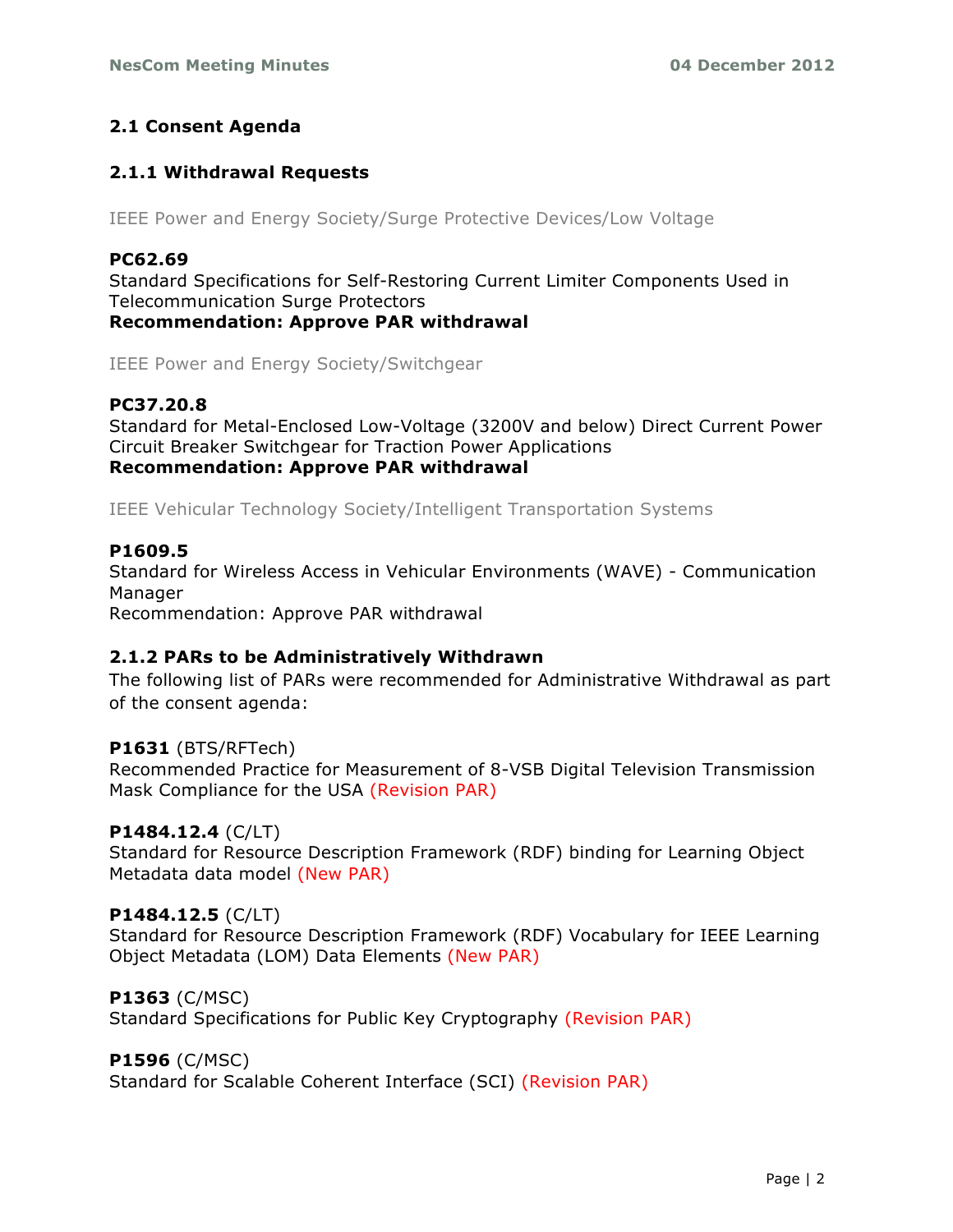## **P1450.2** (C/TT)

Standard for Extensions to Standard Test Interface Language (STIL) for DC Level Specification (Revision PAR)

## **P499** (IAS/CI)

Recommended Practices for Cement Plant Electric Drives and Related Electrical Equipment (Revision PAR)

## **P576** (IAS/PCI)

Recommended Practice for Installation, Termination, and Testing of Insulated Power Cable as Used in Industrial and Commercial Applications (Revision PAR)

## **P1714** (IAS/PCI)

Recommended Practice for Industrial Uninterruptible Power Supply (UPS) Systems (New PAR)

## **P387** (PE/NPE)

Standard Criteria for Diesel-Generator Units Applied as Standby Power Supplies for Nuclear Power Generating Stations (Revision PAR)

## **P1715** (PE/PSIM)

Guide for Power Measurements Under Low Power Factor Conditions (New PAR)

## **P1375** (PE/SB)

Guide for the Protection of Stationary Battery Systems (Revision PAR)

## **PC62.23** (PESPDHV)

Application Guide for Surge Protection of Electric Generating Plants (Revision PAR)

## **PC62.42** (PE/SPDLV)

Guide for the Application of Component Surge-Protective Devices for Use in Low-Voltage [Equal to Or Less Than 1000 V (ac) Or 1200 V (dc)] Circuits (Revision PAR)

## **P1413.1** (RS/SC)

Guide for Developing and Assessing Reliability Predictions Based on IEEE Standard 1413 (Revision PAR)

## **P1193** (UFFC/UFFC)

Guide for Measurement of Environmental Sensitivities of Standard Frequency Generators (Revision PAR)

## **P1477** (VT/RTSC)

Standard for Passenger Information System for Rail Transit Vehicles (Revision PAR)

## **2.1.3 PAR # Change Request – P1551.001 to P21451-001**

## **Request approved as part of the consent agenda**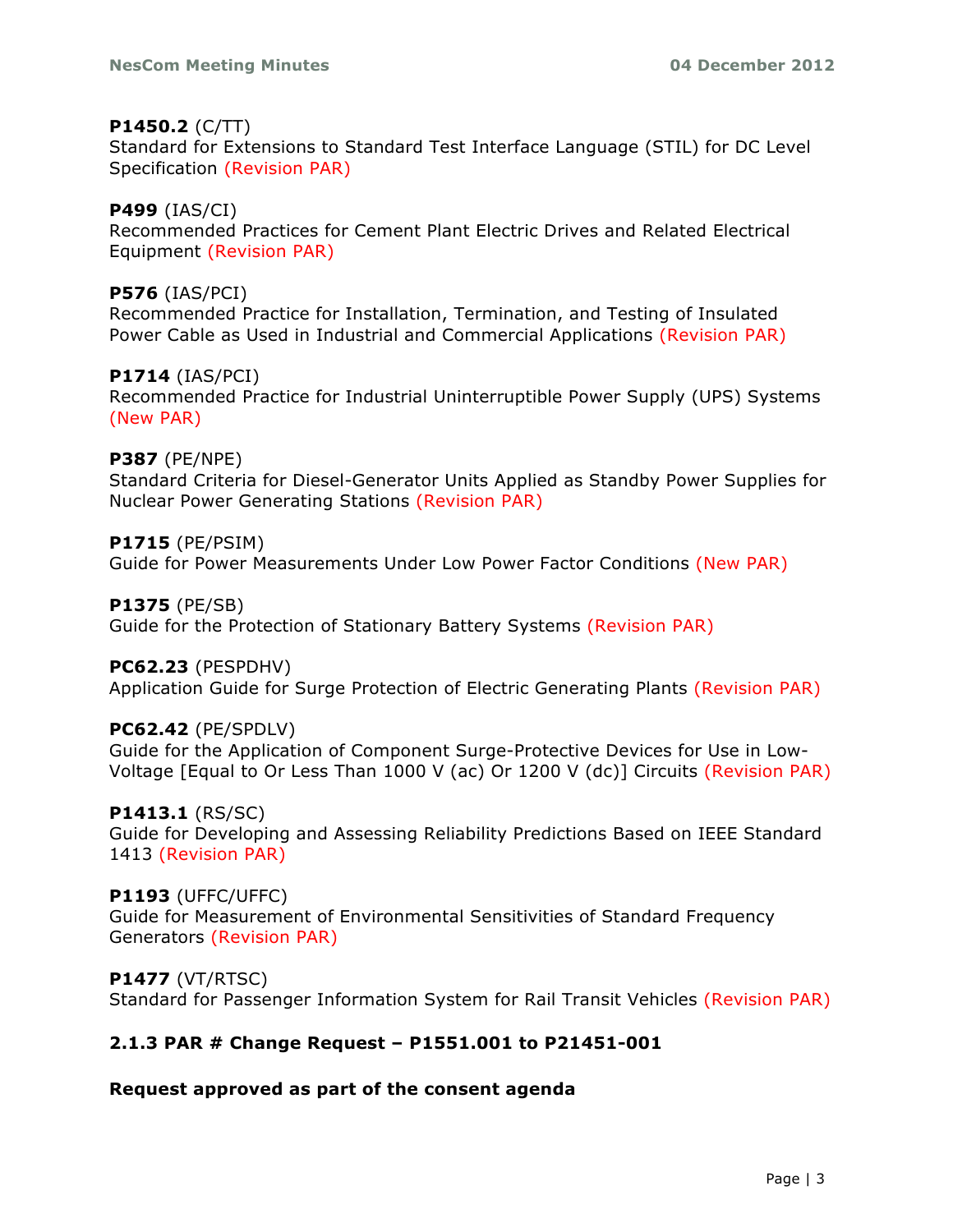## **2.1.4 Addition of Joint Sponsor to P1858**

The BOG/CAG requested that COM/SDB be added as a joint sponsor to P1858.

## **Request approved as part of the consent agenda**

## **3 Approval of Minutes from the 29 August 2012 Meeting**

A motion was made, and seconded to approve the 29 August 2012 NesCom minutes. Upon vote, the motion passed.

## **4 PARS FOR DISCUSSION**

## **4.1 Modified PARs**

IEEE Computer Society/LAN/MAN Standards Committee

## **P802.3bj**

IEEE Standard for Ethernet Amendment: Physical Layer Specifications and Management Parameters for 100 Gb/s Operation Over Backplanes and Copper Cables **Recommendation: Approve modified PAR**

IEEE Communications Society/Standards Development Board

## **P1903.1**

Standard for Content Delivery Protocols of Next Generation Service Overlay Network (NGSON) **Recommendation: Approve modified PAR**

## **P1903.2**

Standard for Service Composition Protocols of Next Generation Service Overlay Network (NGSON)

**Recommendation: Approve modified PAR**

## **P1903.3**

Standard for Self-Organizing Management Protocols of Next Generation Service Overlay Network (NGSON)

**Recommendation: Approve modified PAR**

## **P1907.1**

Standard for Network-Adaptive Quality of Experience (QoE) Management Scheme for Real-Time Mobile Video Communications

**Recommendation: Approve modified PAR**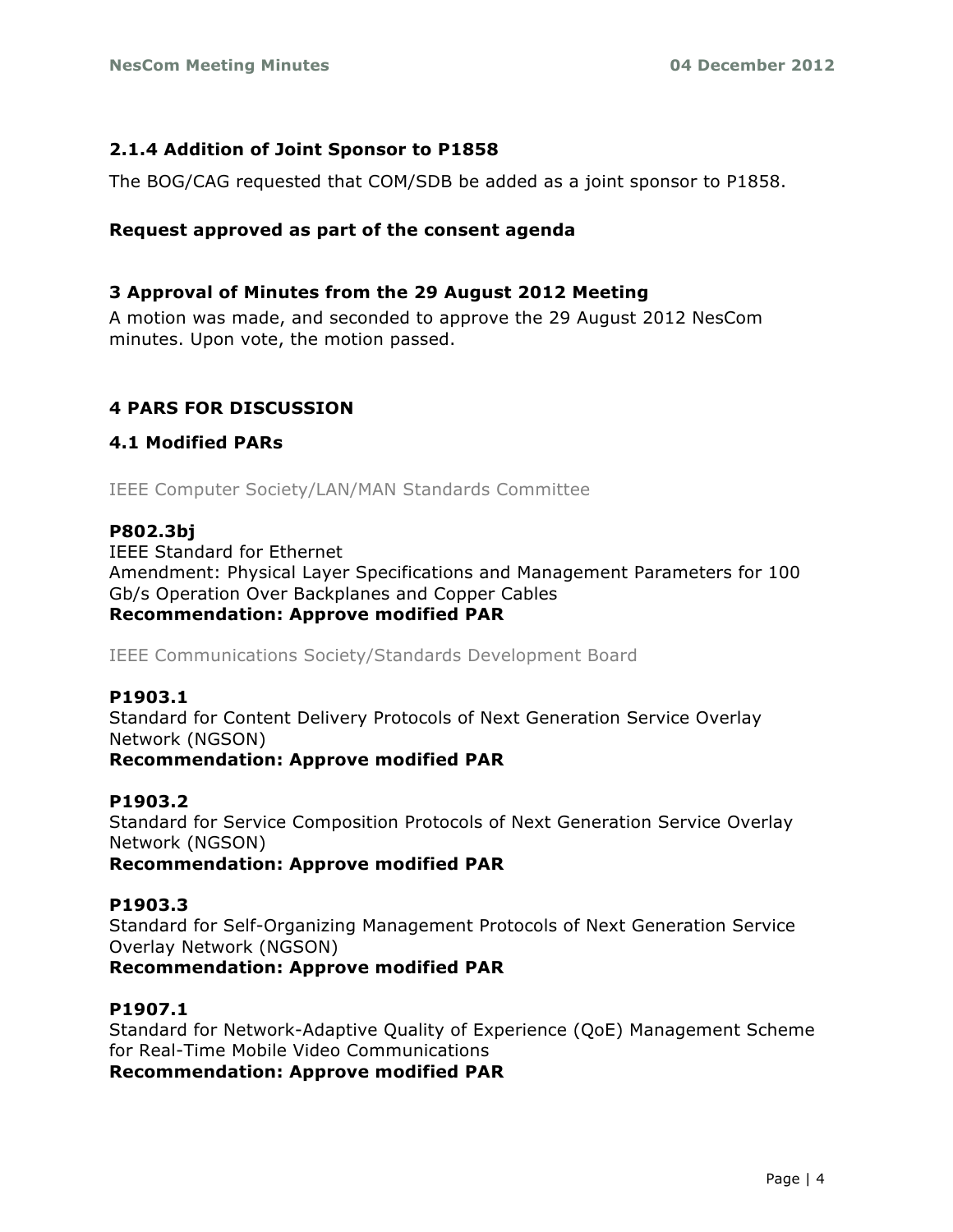IEEE Power and Energy Society/Electric Machinery

## **P117**

Standard Test Procedure for Thermal Evaluation of Systems of Insulating Materials for Random-Wound AC Electric Machinery **Recommendation: Approve modified PAR**

## **4.2 Extension Requests**

IEEE Computer Society/Design Automation

## **P1735**

Recommended Practice for Encryption and Management of Electronic Design Intellectual Property (IP) **Recommendation: Approve request for an extension until December 2013**

IEEE Computer Society/Microprocessor Standards Committee

## **P1363.3**

Standard for Identity-Based Cryptographic Techniques using Pairings **Recommendation: Approve request for an extension until December 2013**

IEEE Computer Society/Software & Systems Engineering Standards Committee

## **P730**

Standard for Software Quality Assurance Processes **Recommendation: Approve request for an extension until December 2013**

## **P1062**

Recommended Practice for Software Acquisition **Recommendation: Approve request for an extension until December 2014**

IEEE Computer Society/Simulation Interoperability Stds Organization/Stds Activities Committee

## **P1278.2**

Standard for Distributed Interactive Simulation (DIS) - Communication Services and Profiles

**Recommendation: Approve request for an extension until December 2014**

IEEE Computer Society/Test Technology

## **P1149.1**

Standard Test Access Port and Boundary Scan Architecture **Recommendation: Approve request for an extension until December 2013**

## **P1450.6.2**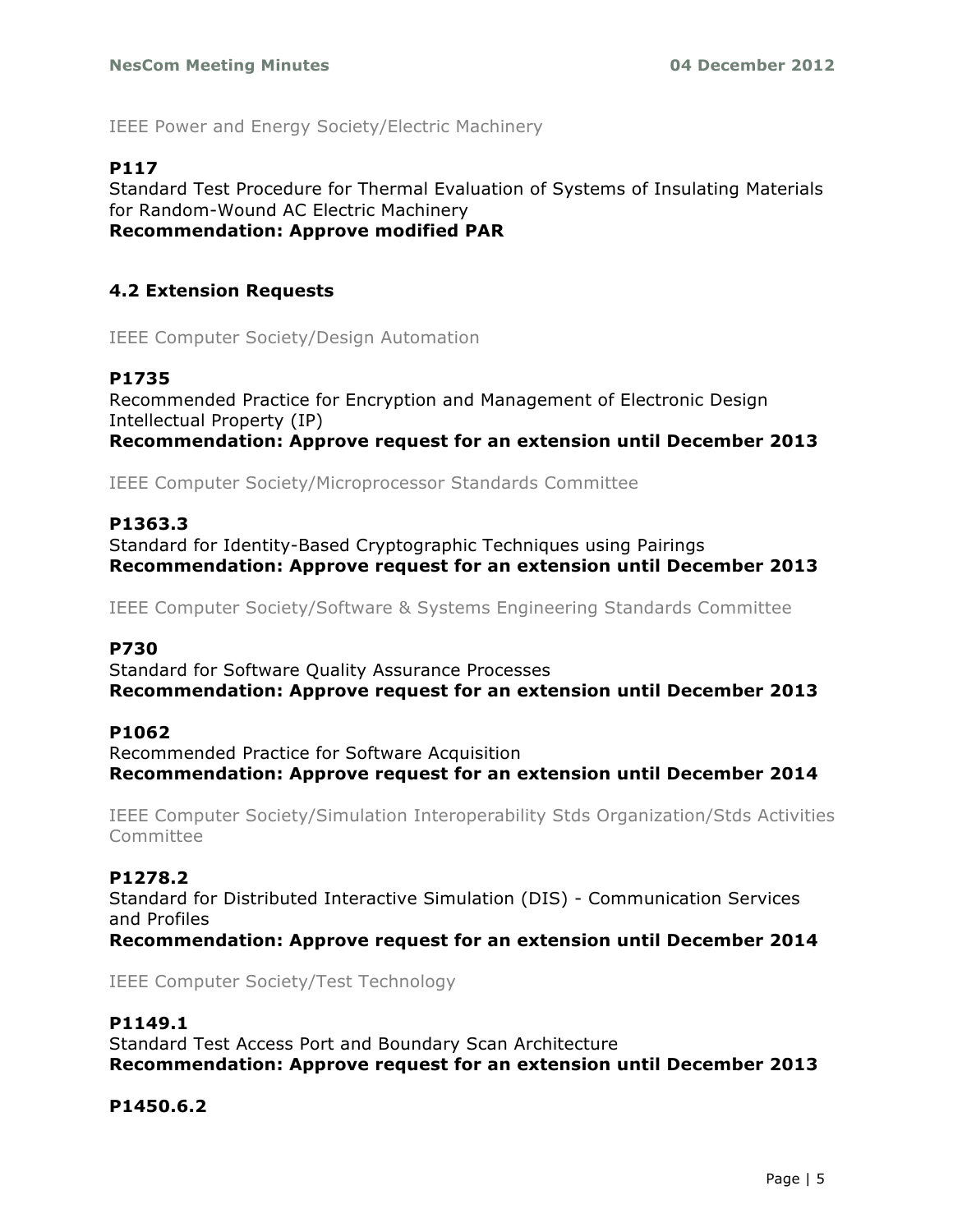Standard for Memory Modeling in Core Test Language (CTL) **Recommendation: Approve request for an extension until December 2013**

#### **P1687**

Standard for Access and Control of Instrumentation Embedded within a Semiconductor Device

**Recommendation: Approve request for an extension until December 2013**

IEEE Engineering in Medicine and Biology Society/IEEE 11073TM Standards **Committee** 

## **P11073-10201**

Standard for Health informatics - Point-of-care medical device communication - Domain information model

**Recommendation: Approve request for an extension until December 2014**

IEEE Engineering in Medicine and Biology Society/Standards Committee

#### **P1708**

Standard for Wearable Cuffless Blood Pressure Measuring Devices **Recommendation: Approve request for an extension until December 2013**

IEEE Electromagnetic Compatibility Society/Standards Development Committee

#### **P299.1**

Standard Method for Measuring the Shielding Effectiveness of Enclosures and Boxes Having all Dimensions Between 0.1 m and 2 m

#### **Recommendation: Approve request for an extension until December 2013**

#### **P1642**

Recommended Practice for Protecting Public Accessible Computer Systems from Intentional EMI

**Recommendation: Approve request for an extension until December 2013**

#### **P1688**

Standard for Requirements for the Control of Electromagnetic Interference Characteristics of Replaceable Electronic Modules

**Recommendation: Approve request for an extension until December 2013**

IEEE Industry Applications Society/Petroleum & Chemical Industry

#### **P45.1**

Recommended Practice for Electrical Installations on Shipboard - Design **Recommendation: Approve request for an extension until December 2015**

## **P45.3**

Recommended Practice for Shipboard Electrical Installations - Systems Engineering **Recommendation: Approve request for an extension until December 2014**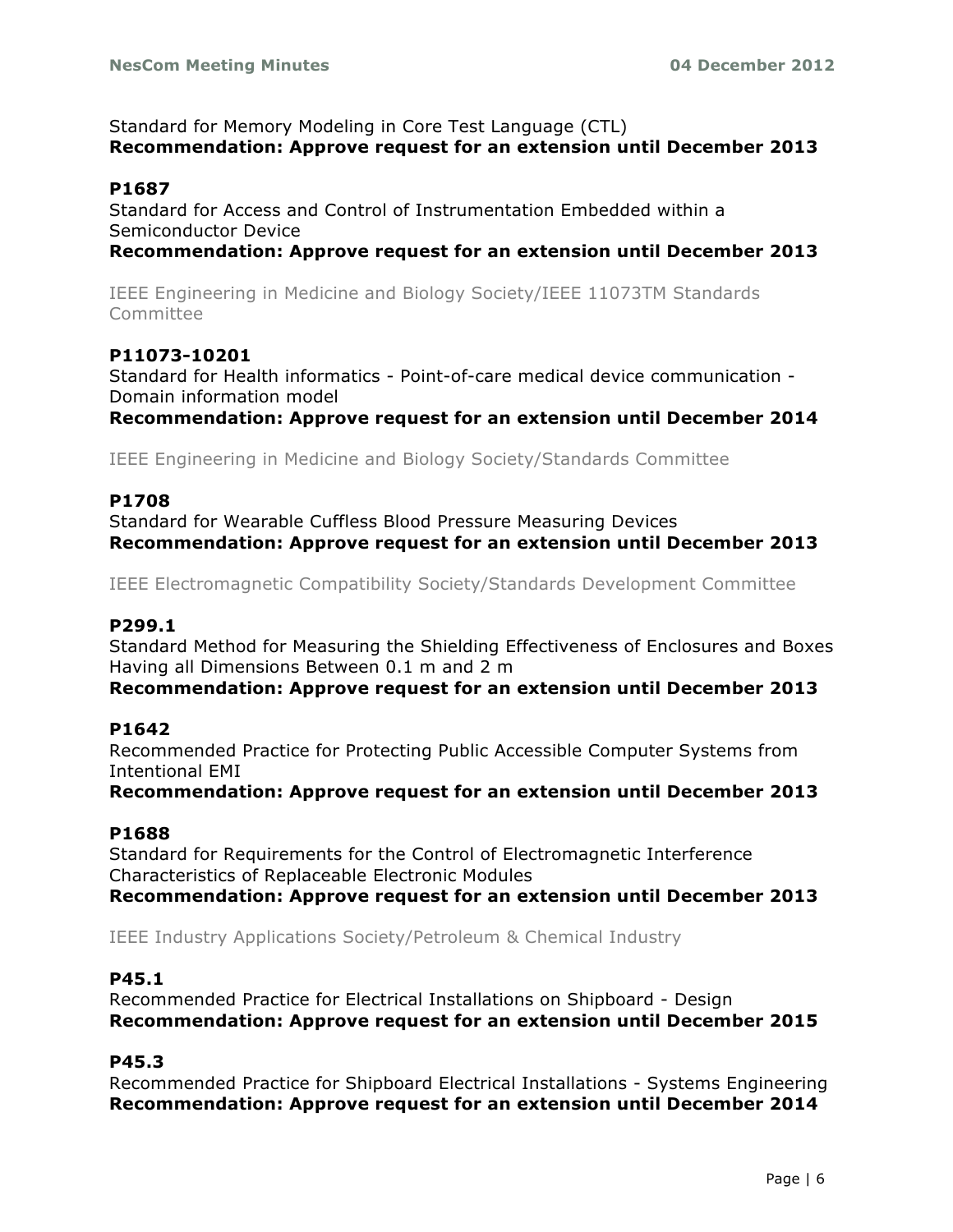## **P45.4**

Recommended Practice for Electrical Installations on Shipboard - Marine Sectors and Mission Systems

**Recommendation: Approve request for an extension until December 2014**

## **P45.5**

Recommended Practice for Electrical Installations on Shipboard - Safety Considerations

**Recommendation: Approve request for an extension until December 2014**

## **P45.6**

Recommended Practice for Electrical Installations on Shipboard - Electrical Testing **Recommendation: Approve request for an extension until December 2014**

## **P1566**

Standard for Performance of Adjustable Speed AC Drives Rated 375 kW and Larger **Recommendation: Approve request for an extension until December 2013**

## **P1716**

Recommended Practice for Managing Natural Disaster Impact on key electrical systems and installations in Petroleum and Chemical Facilities **Recommendation: Approve request for an extension until December 2013**

IEEE Industry Applications Society/Technical Books Coordinating Committee

## **P3001.2**

Recommended Practice for Evaluating the Electrical Service Requirements of Industrial and Commercial Power Systems

**Recommendation: Approve request for an extension until December 2014**

## **P3001.9**

Recommended Practice for the Lighting of Industrial and Commercial Facilities **Recommendation: Approve request for an extension until December 2014**

#### **P3002.7**

Recommended Practice for Conducting Motor-Starting Studies in Industrial and Commercial Power Systems

**Recommendation: Approve request for an extension until December 2014**

## **P3002.8**

Recommended Practice for Conducting Harmonic-Analysis Studies of Industrial and Commercial Power Systems

**Recommendation: Approve request for an extension until December 2014**

## **P3002.9**

Recommended Practice for Conducting Switching-Transient Studies of Industrial and Commercial Power Systems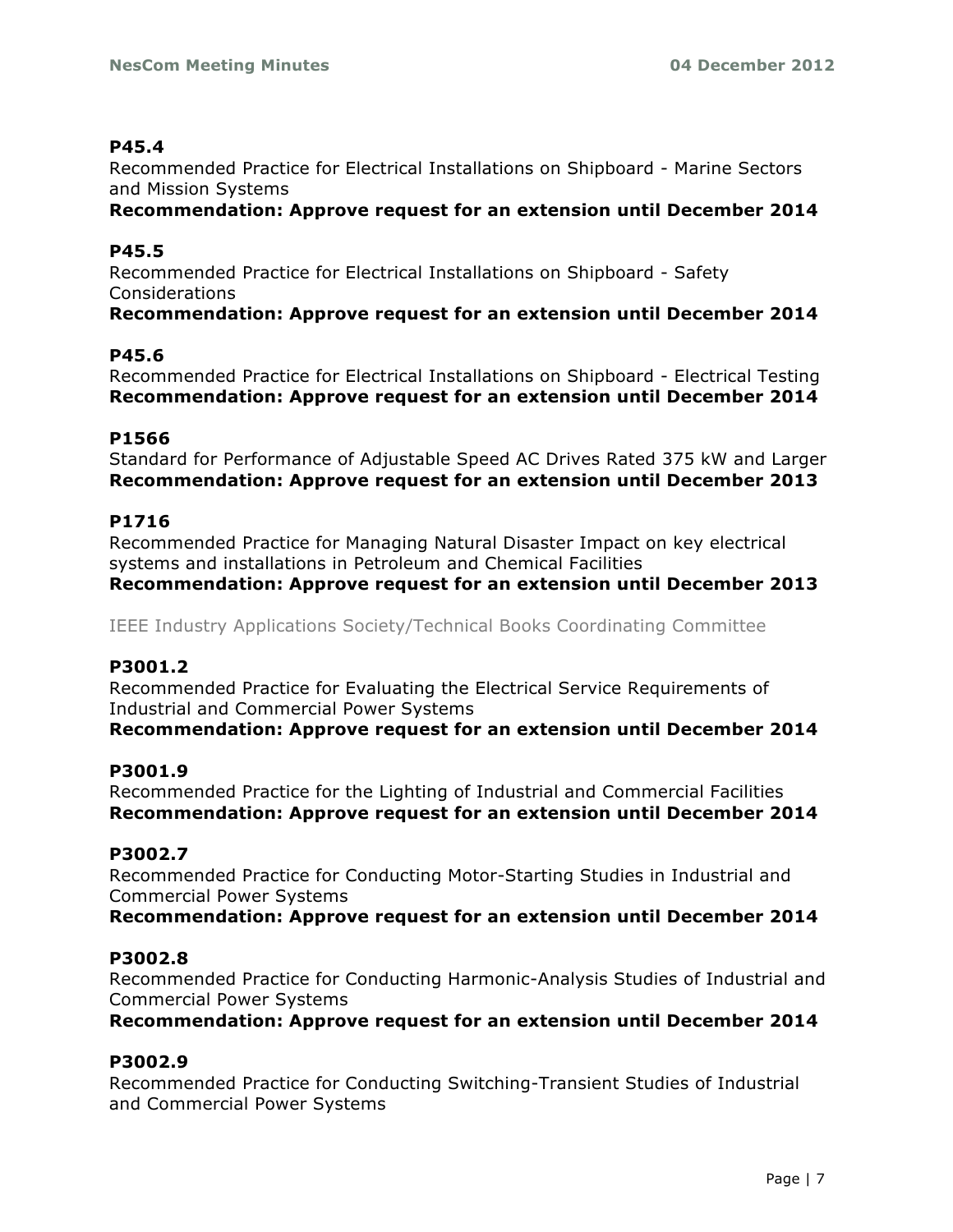## **Recommendation: Approve request for an extension until December 2014**

## **P3003.1**

Recommended Practice for the System Grounding of Industrial and Commercial Power Systems

**Recommendation: Approve request for an extension until December 2014**

#### **P3003.2**

Recommended Practice for Equipment Grounding and Bonding in Industrial and Commercial Power Systems

**Recommendation: Approve request for an extension until December 2014**

## **P3004.10**

Recommended Practice for Generator Protection in Industrial and Commercial Power Systems

**Recommendation: Approve request for an extension until December 2014**

#### **P3004.11**

Recommended Practice for Bus and Switchgear Protection in Industrial and Commercial Power Systems

**Recommendation: Approve request for an extension until December 2014**

#### **P3005.3**

Recommended Practice for the Application of Stored-Energy Systems for use in Emergency and Stand-By Power Systems

**Recommendation: Approve request for an extension until December 2014**

#### **P3005.4**

Recommended Practice for Improving the Reliability of Emergency and Stand-By Power Systems

**Recommendation: Approve request for an extension until December 2014**

## **P3005.7**

Recommended Practice for the Application of Metering for Energy Management of Industrial and Commercial Power Systems

**Recommendation: Approve request for an extension until December 2014**

#### **P3006.9**

Recommended Practice for Collecting Data for Use in Reliability, Availability, and Maintainability Assessments of Industrial and Commercial Power Systems **Recommendation: Approve request for an extension until December 2013**

IEEE Instrumentation and Measurement Society/TC9 - Sensor Technology

## **P1451.2**

Standard for a Smart Transducer Interface for Sensors and Actuators - Serial Pointto-Point Interface

**Recommendation: Approve request for an extension until December 2013**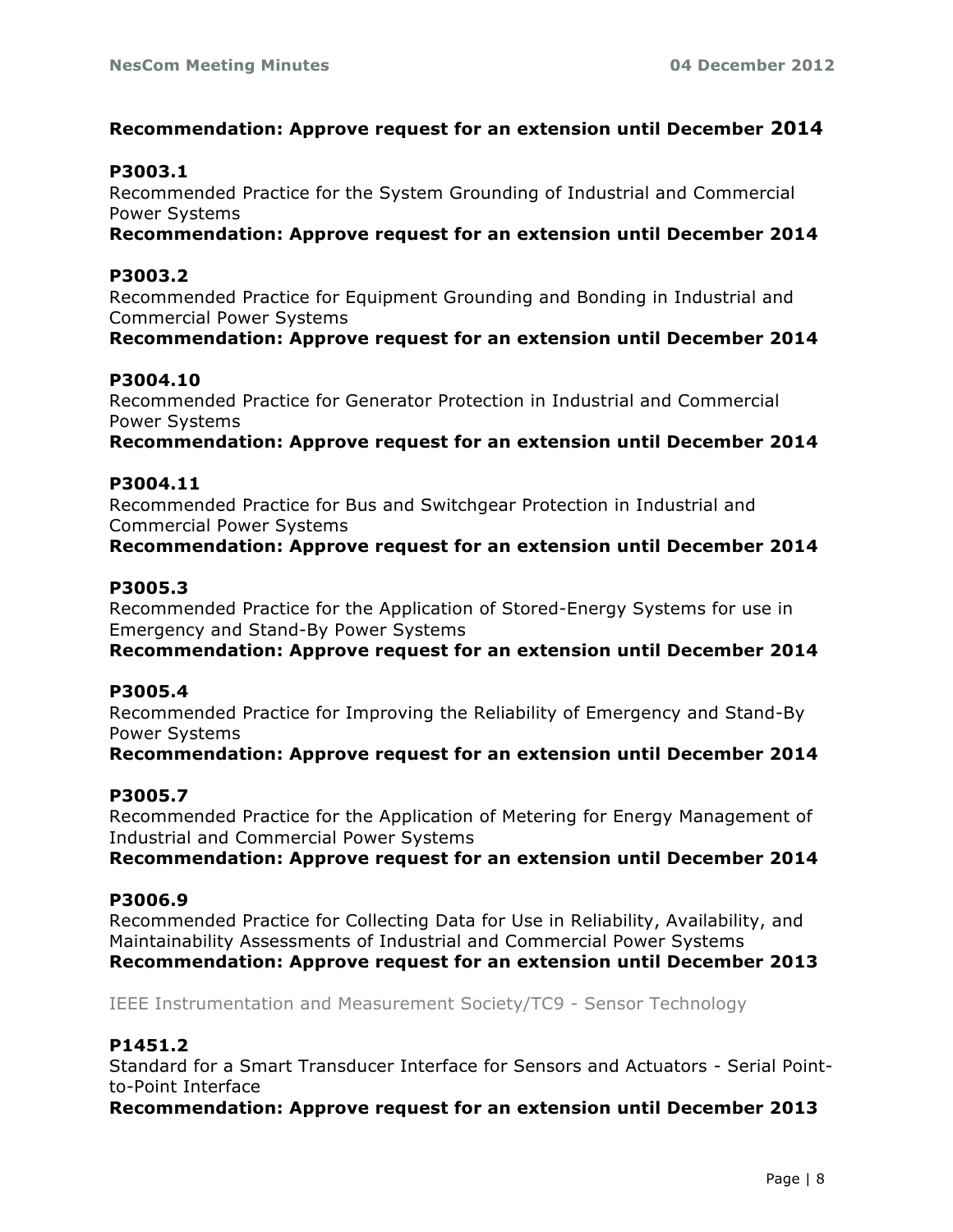IEEE Power and Energy Society/Energy Development & Power Generation

## **P1249**

Guide for Computer Based Controls for Hydroelectric Power Plant Automation **Recommendation: Approve request for an extension until December 2013**

IEEE Power and Energy Society/Electric Machinery

#### **P117**

Standard Test Procedure for Thermal Evaluation of Systems of Insulating Materials for Random-Wound AC Electric Machinery

**Recommendation: Approve request for an extension until December 2013**

IEEE Power and Energy Society/Insulated Conductors

#### **P575**

Guide for Bonding Sheaths and Shields of Single-Conductor Power Cables Rated 5 - 500 kV

**Recommendation: Approve request for an extension until December 2013**

#### **P848**

Standard Procedure for the Determination of the Ampacity Derating Factor for Fire-Protected Cable Systems

**Recommendation: Approve request for an extension until December 2013**

#### **P1659**

Guide for Connectors Used In Underground Cable Joints and Terminations for Voltages of 5 - 35 kV

**Recommendation: Approve request for an extension until December 2013**

IEEE Power and Energy Society/Nuclear Power Engineering

## **P933**

Guide for the Definition of Reliability Program Plans for Nuclear Generating Stations and Other Nuclear Facilities

**Recommendation: Approve request for an extension until December 2013**

IEEE Power and Energy Society/Power System Relaying

#### **PC37.98**

Standard for Seismic Qualification Testing of Protective Relays and Auxiliaries for Nuclear Facilities

**Recommendation: Approve request for an extension until December 2013**

## **PC37.236**

Guide for Power System Protective Relay Applications over Digital Communication Channels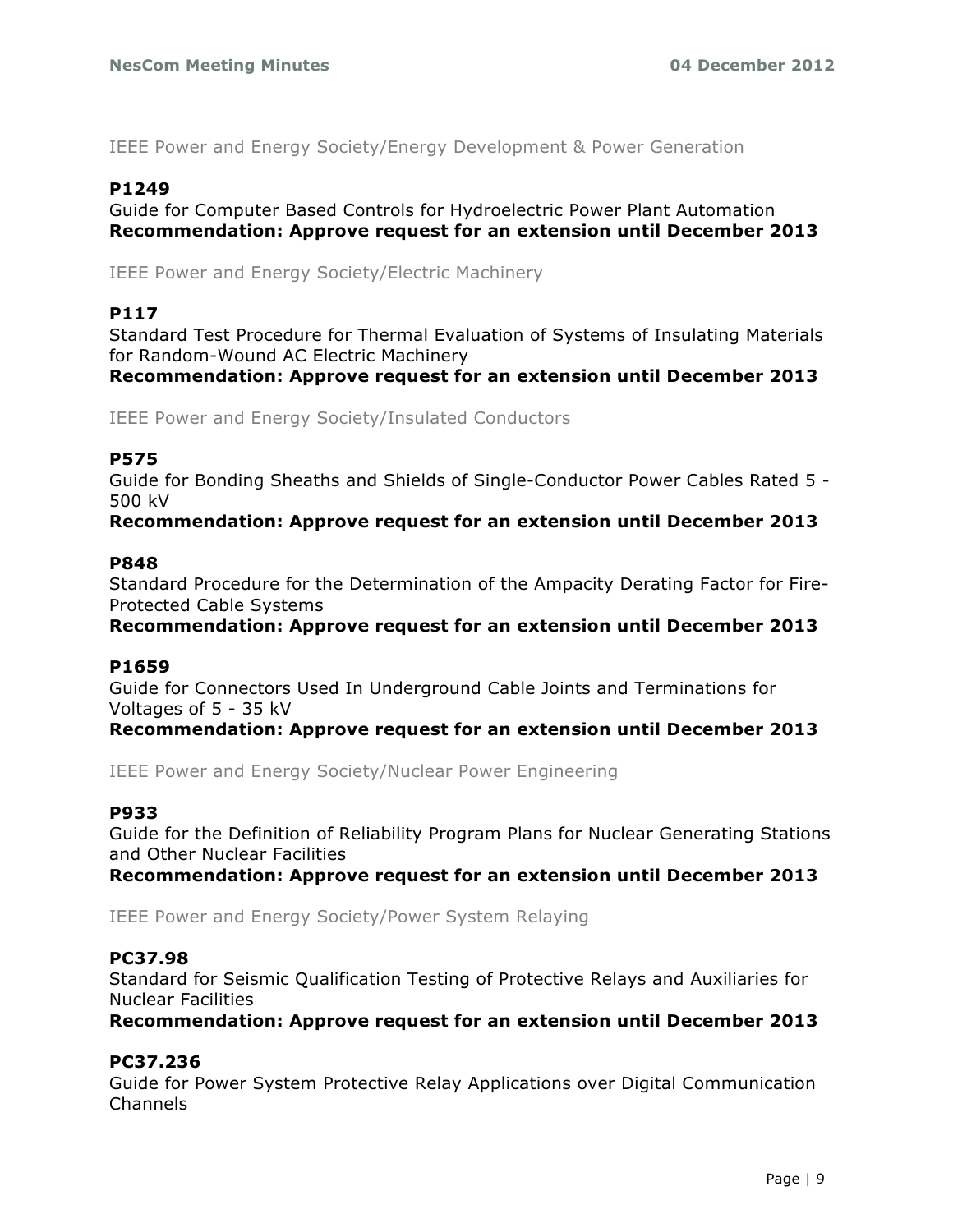## **Recommendation: Approve request for an extension until December 2013**

IEEE Power and Energy Society/Stationary Batteries Committee

## **P1187**

Recommended Practice for Installation Design and Installation of Valve-Regulated Lead-Acid Batteries for Stationary Applications

**Recommendation: Approve request for an extension until December 2013**

IEEE Power and Energy Society/Surge Protective Devices/Low Voltage

## **PC62.34**

Standard for Test Methods and Performance of Low-Voltage (1000 V rms or less) Surge Protective Devices Used on Secondary Distribution Systems (Between the Transformer Low-Voltage Terminals and the Line Side of the Service Entrance Equipment)

**Recommendation: Approve request for an extension until December 2014**

## **PC62.37.1**

Guide for the Application of Thyristor Surge Protective Device Components **Recommendation: Approve request for an extension until December 2013**

IEEE Power and Energy Society/Substations

#### **P81**

Guide for Measuring Earth Resistivity, Ground Impedance, and Earth Surface Potentials of a Grounding System

**Recommendation: Approve request for an extension until December 2013**

#### **P837**

Standard for Qualifying Permanent Connections Used in Substation Grounding **Recommendation: Approve request for an extension until December 2014**

IEEE Power and Energy Society/Switchgear

## **PC37.11**

Standard Requirements for Electrical Control for AC High-Voltage (>1000V) Circuit Breakers

**Recommendation: Approve request for an extension until December 2013**

## **PC37.20.3**

Standard for Metal-Enclosed Interrupter Switchgear (1 kV-38 kV) **Recommendation: Approve request for an extension until December 2013**

## **PC37.74**

Standard Requirements for Subsurface, Vault, and Padmounted Load-Interrupter Switchgear and Fused Load-Interrupter Switchgear for Alternating Current Systems up to 38 kV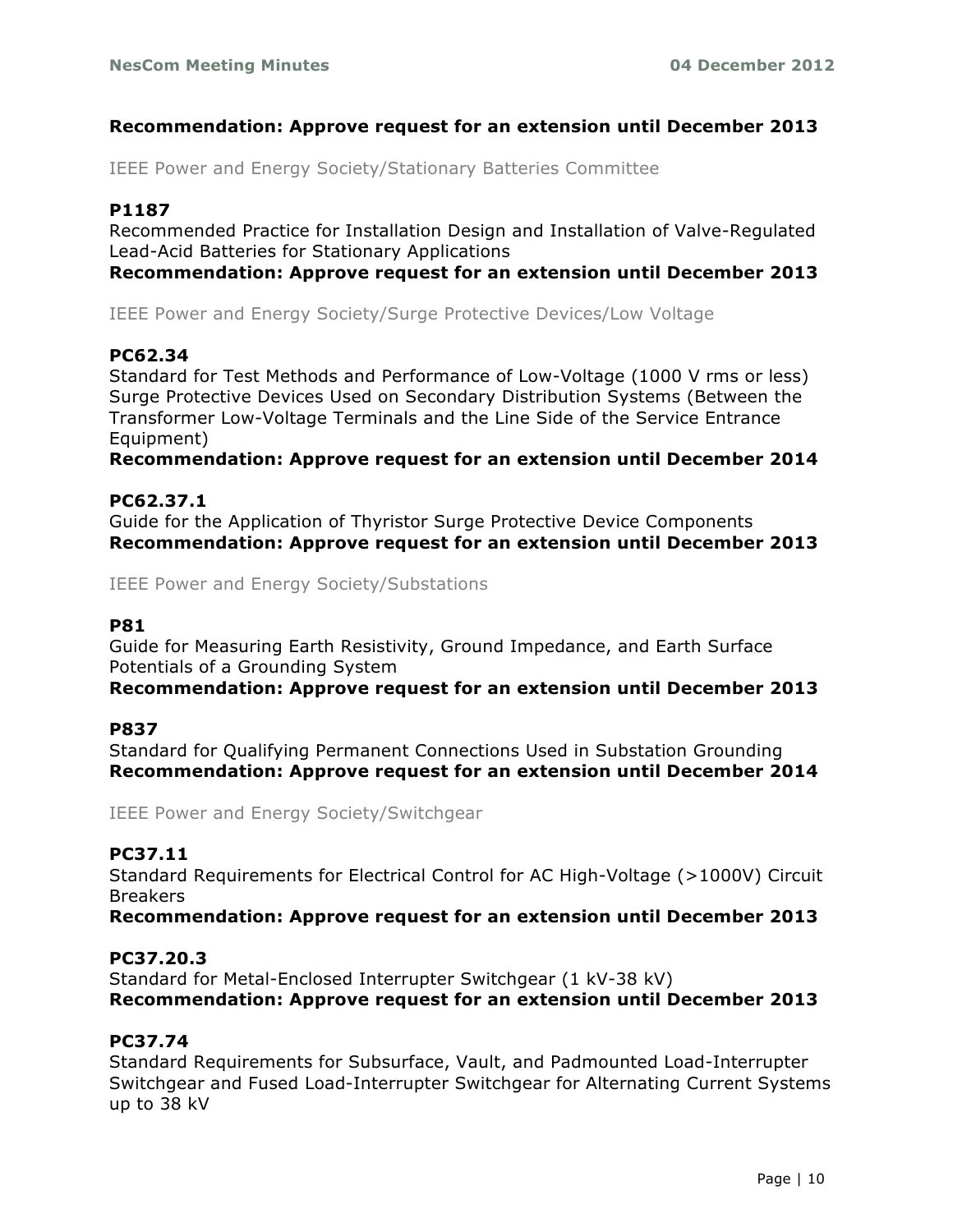## **Recommendation: Approve request for an extension until December 2013**

IEEE Power and Energy Society/Transmission and Distribution

## **P519**

Recommended Practices and Requirements for Harmonic Control in Electric Power Systems

#### **Recommendation: Approve request for an extension until December 2013**

#### **P1048**

Guide for Protective Grounding of Power Lines **Recommendation: Approve request for an extension until December 2013**

## **P1726**

Guide for the Functional Specification of Fixed Transmission Series Capacitor Banks for Transmission System Applications

**Recommendation: Approve request for an extension until December 2013**

IEEE Power and Energy Society/Transformers

#### **P638**

Standard for Qualification of Class 1E Transformers for Nuclear Power Generating **Stations** 

**Recommendation: Approve request for an extension until December 2013**

## **PC57.152**

Guide for Diagnostic Field Testing of Fluid Filled Power Transformers, Regulators, and Reactors

**Recommendation: Approve request for an extension until December 2013**

IEEE-SASB Coordinating Committees/SCC31 - Automatic Meter Reading and Energy Management

## **P1704**

Standard for Utility Industry End Device Communications Module **Recommendation: Approve request for an extension until December 2014**

IEEE-SASB Coordinating Committees/SCC39 - International Committee on Electromagnetic Safety

## **P1528**

Recommended Practice for Determining the Peak Spatial-Average Specific Absorption Rate (SAR) in the Human Head from Wireless Communications Devices: Measurement Techniques

**Recommendation: Approve request for an extension until December 2013**

IEEE Vehicular Technology Society/Intelligent Transportation Systems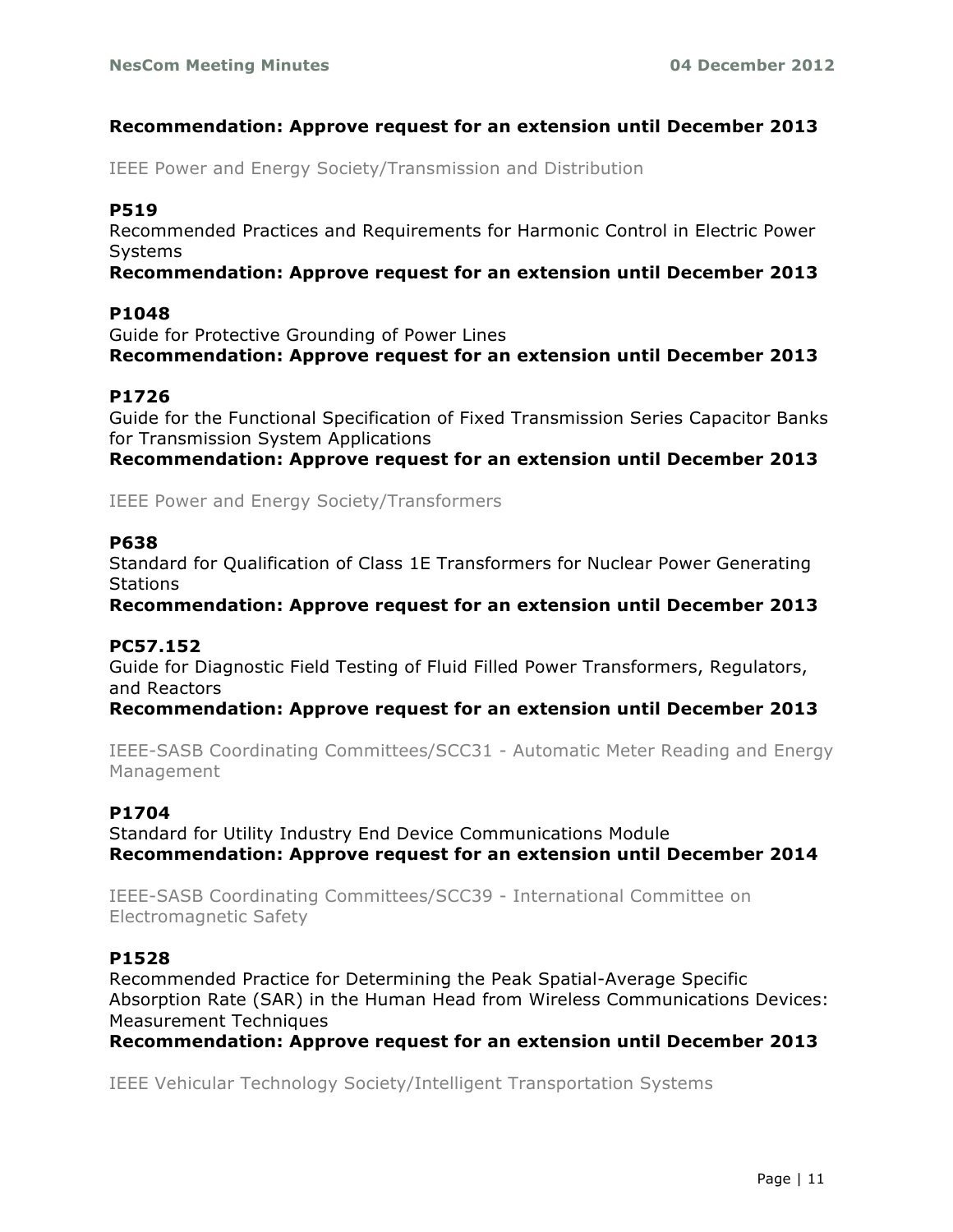## **P1609.0**

Guide for Wireless Access in Vehicular Environments (WAVE) - Architecture **Recommendation: Approve request for an extension until December 2013**

IEEE Vehicular Technology Society/Rail Transportation Standards Committee

## **P1478**

Standard for Environmental Conditions for Transit Rail Car Electronic Equipment **Recommendation: Approve request for an extension until December 2013**

## **P1629**

Standard for Performance of dc Overhead Current Collectors for Transit Vehicles **Recommendation: Approve request for an extension until December 2013**

## **P1653.1**

Standard for Traction Power Rectifier Transformers for Substation Applications up to 1500 Volts dc Nominal Output

**Recommendation: Approve request for an extension until December 2013**

## **P1791**

Recommended Practice for Terminology Used for Direct Current Electric Transit Overhead Contact Systems

**Recommendation: Approve request for an extension until December 2013**

## **4.3 New PARs**

IEEE Computer Society/LAN/MAN Standards Committee

#### **P802.1Qbz**

IEEE Standard for Local and metropolitan area networks--Media Access Control (MAC) Bridges and Virtual Bridged Local Area Networks Amendment: Enhancements to Bridging of 802.11 Media Amendment **Recommendation: Approve new PAR until December 2016**

## **P802.1Qca**

IEEE Standard for Local and metropolitan area networks--Media Access Control (MAC) Bridges and Virtual Bridged Local Area Networks Amendment: Path Control and Reservation **Recommendation: Approve new PAR until December 2016**

#### **P802.3bp**

IEEE Standard for Ethernet Amendment: Physical Layer Specifications and Management Parameters for 1 Gb/s Operation over Fewer than Three Twisted Pair Copper Cable **Recommendation: Approve new PAR until December 2016**

## **P802.11ak**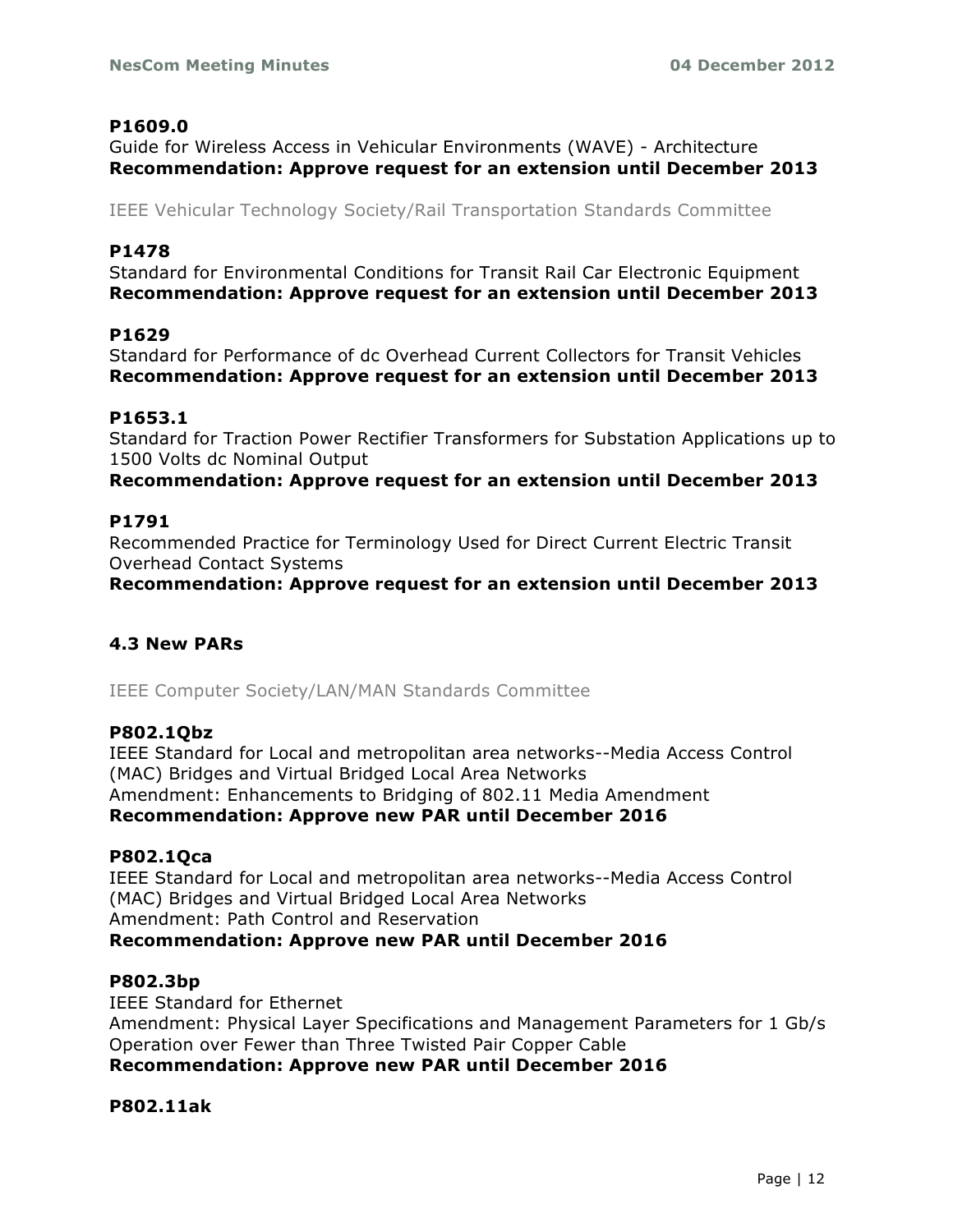IEEE Standard for Information technology--Telecommunications and information exchange between systems Local and metropolitan area networks--Specific requirements Part 11: Wireless LAN Medium Access Control (MAC) and Physical Layer (PHY) Specifications

Amendment: Enhancements For Transit Links Within Bridged Networks **Recommendation: Approve new PAR until December 2016**

#### **P802.11aq**

IEEE Standard for Information technology--Telecommunications and information exchange between systems Local and metropolitan area networks--Specific requirements Part 11: Wireless LAN Medium Access Control (MAC) and Physical Layer (PHY) Specifications

Amendment: Pre-Association Discovery

#### **Recommendation: Approve new PAR until December 2016**

#### **P802.15.4q**

IEEE Standard for Local and metropolitan area networks--Part 15.4: Low-Rate Wireless Personal Area Networks (LR-WPANs) Amendment for an Ultra Low Power Physical Layer **Recommendation: Approve new PAR until December 2016**

#### **P802.16r**

IEEE Standard for Air Interface for Broadband Wireless Access Systems - Amendment for Small Cell Backhaul (SCB)

**Recommendation: Approve new PAR until December 2016**

[Michael Janezic recused himself]

IEEE Computer Society/Software & Systems Engineering Standards Committee

#### **P29119-5**

Software and Systems Engineering -- Software Testing -- Part 5: Keyword-Driven **Testing** 

**Recommendation: Approve new PAR until December 2016**

IEEE Engineering in Medicine and Biology Society/IEEE 11073TM Standards Committee

#### **P11073-10301-1**

Health informatics - Point-of-care medical device communication - Part 10301-1: Device Specialization - Infusion pump, General **Recommendation: Approve new PAR until December 2016**

#### **P11073-10302-1**

Health informatics - Point-of-care medical device communication - Part 10302-1: Device Specialization - Physiologic monitor, General **Recommendation: Approve new PAR until December 2016**

**P11073-10303-1**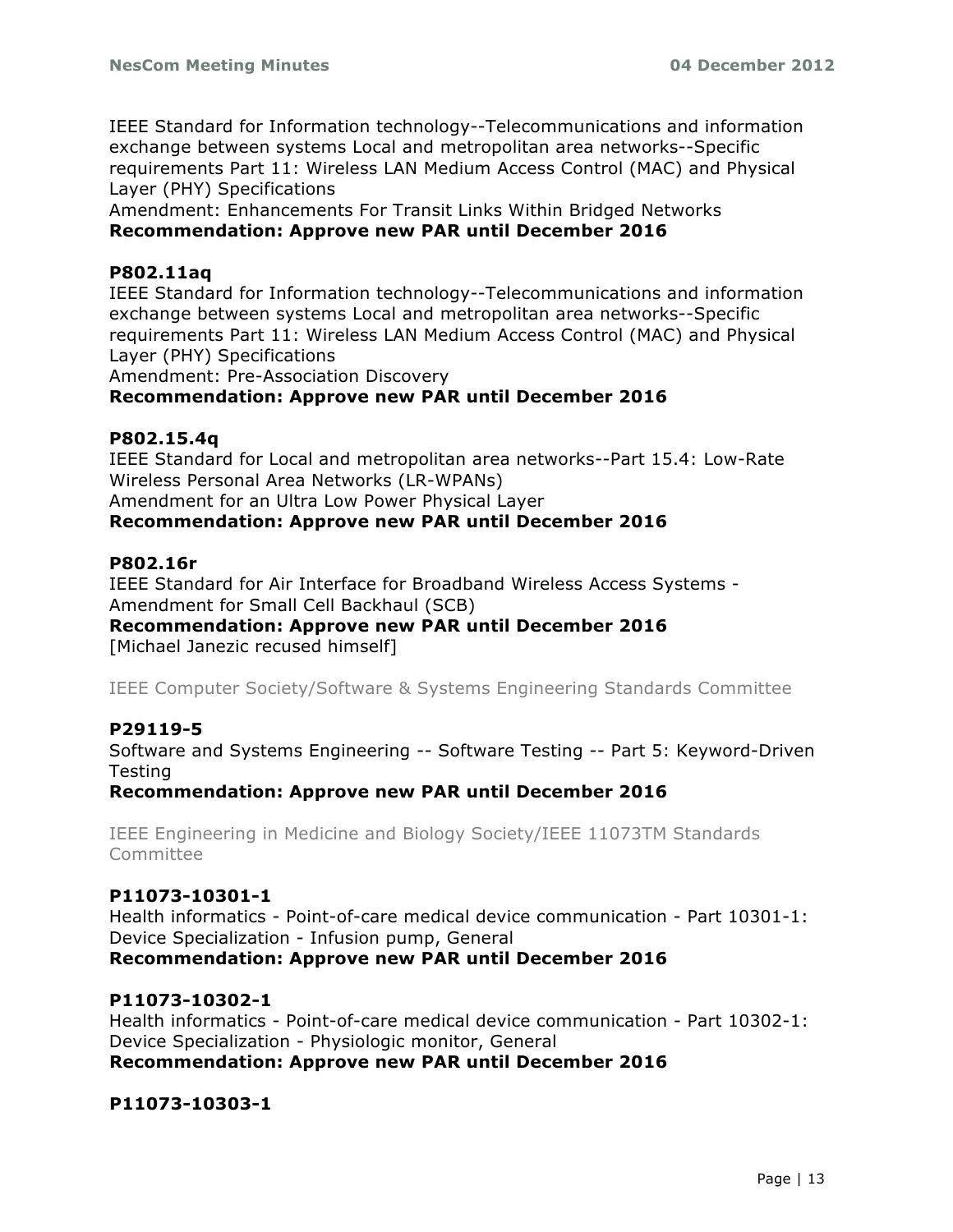Health informatics - Point-of-care medical device communication - Part 10303-1: Device Specialization - Ventilator, General

**Recommendation: Approve new PAR until December 2016**

#### **P11073-20201**

Health informatics -- Point-of-care medical device communication -- Part 20201: Application profile – Polling mode

#### **Recommendation: Approve new PAR until December 2016**

#### **P11073-20202**

Health informatics -- Point-of-care medical device communication -- Part 20202: Application profile – Baseline asynchronous mode **Recommendation: Approve new PAR until December 2016**

#### **P11073-20301**

Health informatics -- Point-of-care medical device communication -- Part 20301: Application profile – Optional package, remote control **Recommendation: Approve new PAR until December 2016**

#### **P11073-20401**

Health informatics -- Point-of-care medical device communication -- Part 20401: Application profile – Common networking services **Recommendation: Approve new PAR until December 2016**

IEEE Power and Energy Society/Power System Relaying

## **PC37.237**

Standard Requirements for Time Tags Created by Intelligent Electronic Devices - COMTAG(TM)

**Recommendation: Approve new PAR until December 2016**

IEEE Power and Energy Society/Substations

## **P2030.101**

Guide for Designing a Time Synchronization System for Power Substations **Recommendation: Approve new PAR until December 2016**

IEEE Power and Energy Society/Transmission and Distribution

#### **P1882**

Guide for Establishing, Benchmarking, and Maintaining a Live Energized Working Program

**Recommendation: Conditionally approve new PAR until December 2016 contingent on "live energized transmission lines" being added to the title and purpose**

#### **PC57.12.60-2009/Cor 1**

IEEE Standard Test Procedure for Thermal Evaluation of Insulation Systems for Dry-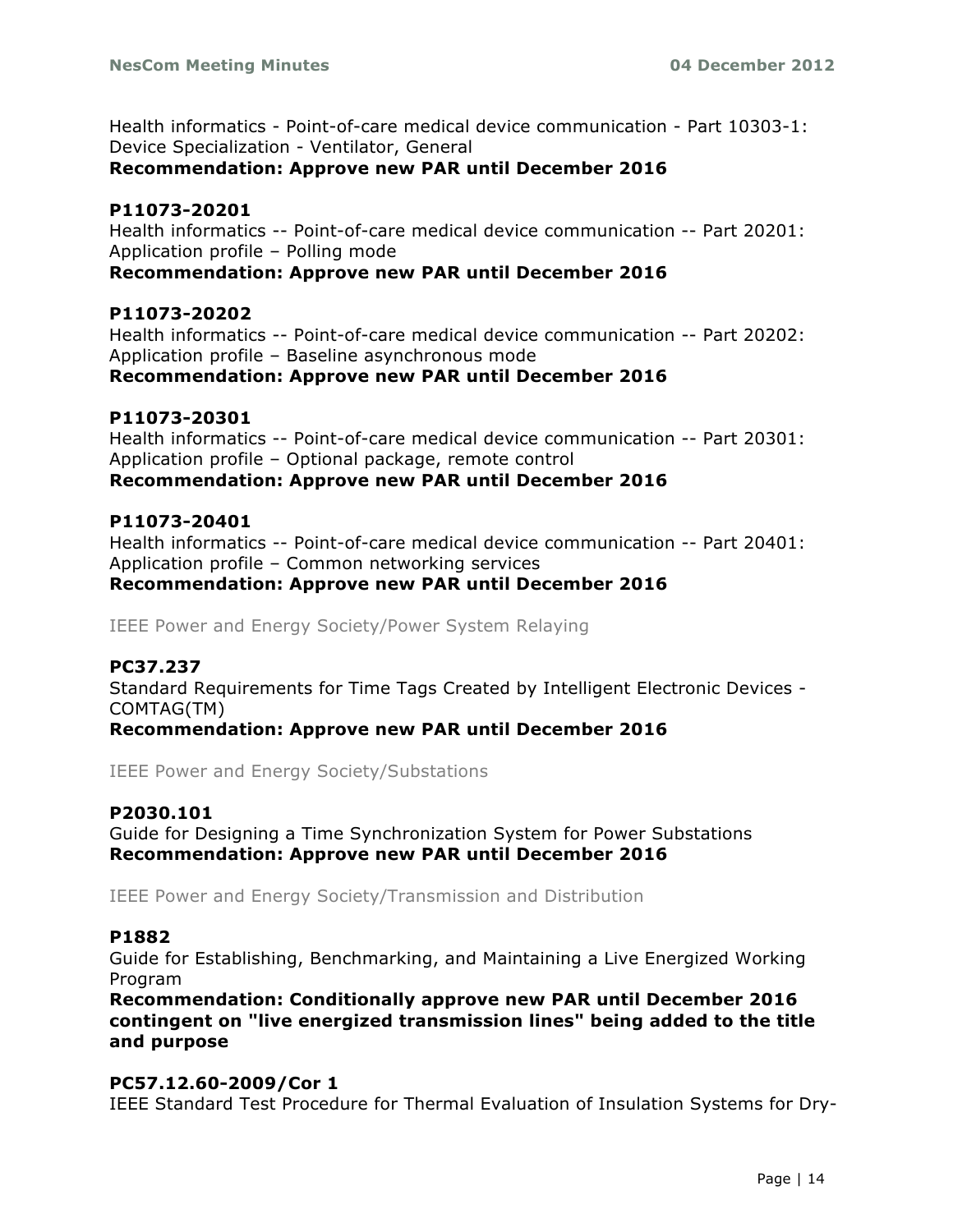Type Power and Distribution Transformers, Including Open-Wound, Solid-Cast, and Resin-Encapsulated Transformers - Corrigendum 1 **Recommendation: Approve new PAR until December 2016**

## **4.4 PARs for the Revision of Standards**

IEEE Computer Society/LAN/MAN Standards Committee

#### **P802.22.1**

Standard for Information Technology--Telecommunications and information exchange between systems—Local and metropolitan area networks--Specific requirements Part 22.1: Standard to Enable Spectrum Sharing using Advanced Beaconing

**Recommendation: Approve PAR for the revision of a standard until December 2016**

IEEE Power and Energy Society/Nuclear Power Engineering

#### **P692**

Standard Criteria for Security Systems for Nuclear Power Generating Stations **Recommendation: Approve PAR for the revision of a standard until December 2016**

IEEE Power and Energy Society/Switchgear

#### **PC37.20.1**

Standard for Metal-Enclosed Low Voltage (1000Vac and below, 3200Vdc and below) Power Circuit Breaker Switchgear

**Recommendation: Approve PAR for the revision of a standard until December 2016**

#### **PC37.23**

Standard for Metal-Enclosed Bus **Recommendation: Approve PAR for the revision of a standard until December 2016**

#### **PC37.41**

Standard Design Tests for High-Voltage (>1000 V) Fuses and Accessories **Recommendation: Approve PAR for the revision of a standard until December 2016**

#### **PC37.60**

High-voltage switchgear and controlgear - Part 111: Automatic circuit reclosers and fault interrupters for alternating current systems up to 38 kV **Recommendation: Approve PAR for the revision of a standard until December 2016**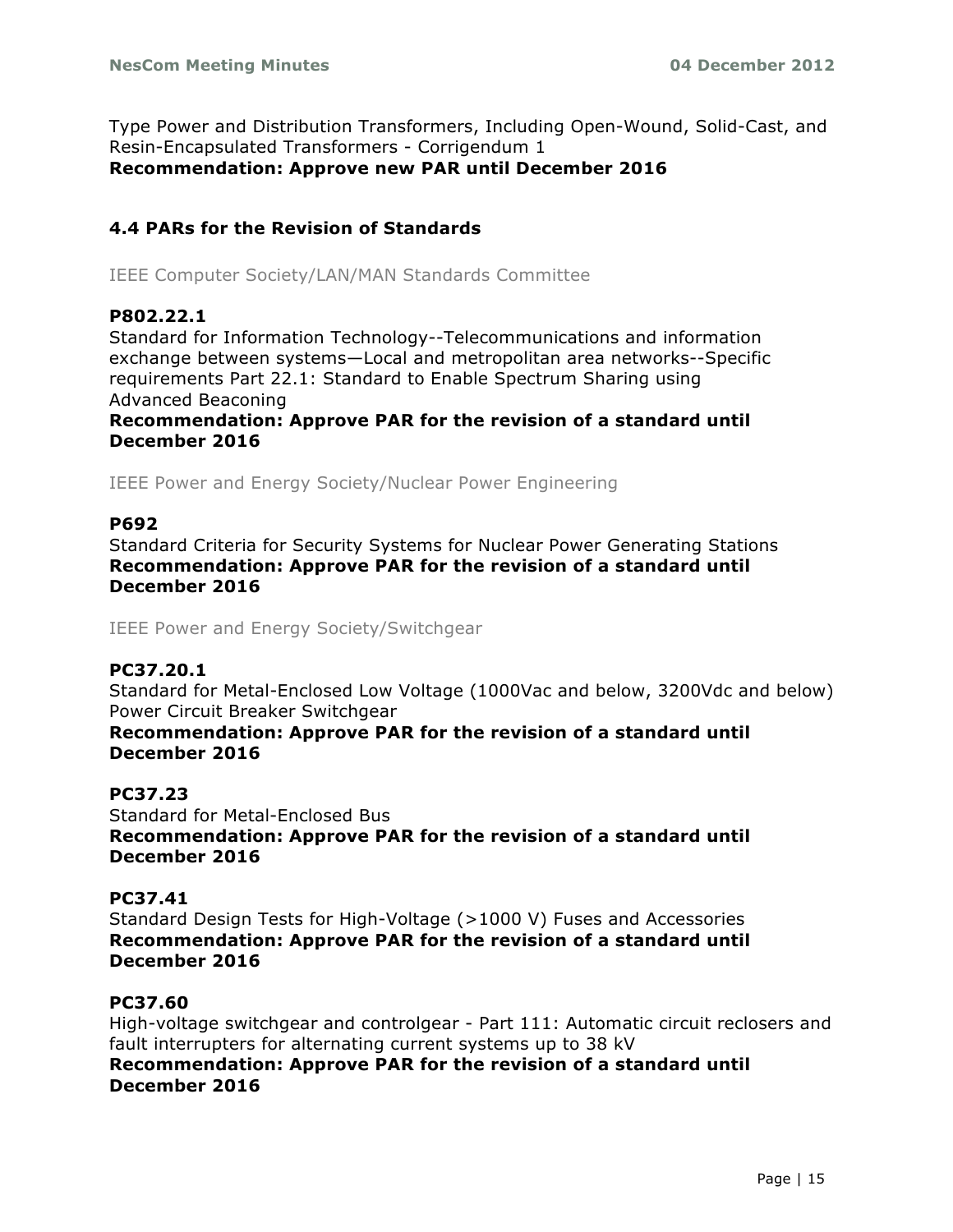IEEE Vehicular Technology Society/Intelligent Transportation Systems

## **P1609.12**

Standard for Wireless Access in Vehicular Environments (WAVE) - Identifier Allocations

**Recommendation: Approve PAR for the revision of a standard until December 2016**

## **5 OLD BUSINESS**

There were no old business items for this agenda.

## **6 NEW BUSINESS**

## **6.1 Deadline for responses to NesCom comments – Discussion – Don Wright**

Don expressed a concern that last minute responses to comments and changes to the PAR led to confusion for the committee and potential errors on PARs. The committee agreed in principle but felt that NesCom convention # 8 "Timely Response to Comments" dealt sufficiently with the issue. The convention calls for comment responses to be submitted prior to the close of the "Open Review" period but leaves it to NesCom's judgment to decide whether or not to allow a last minute comment response or change to the PAR. In order to re-emphasize the importance of timely submittal of comments responses during the NesCom Open Review Period, the Open Review period with be systematically reset to close 48 hours prior to the NesCom meeting.

## **6.2 myTools Update – Yacone/Marchini**

Lisa pointed out to the committee that a downloadable blank PAR form in Word format, with instructions, was now available from the HELP link on the Submit a PAR page in myProject. This document was for use when drafting a PAR. The form cannot be uploaded into myProject.

Jon thanked Greg for his quick response to the request to fix the instructions in field 8.1 of the Modified PAR. As a follow up, he requested that a differentiation be made between text in 8.1 from the original PAR and text added for the modified PAR. Greg said he could look into this as a future enhancement.

Mike Janezic asked for an improvement in the ability to move back and forth between standards in the Comment Detail section.

There was also a request to have a delete feature within each myProject system notification.

## **AI: Mike Janezic will send Lisa an email explaining his request. Lisa will then add all three requests to the ticket system.**